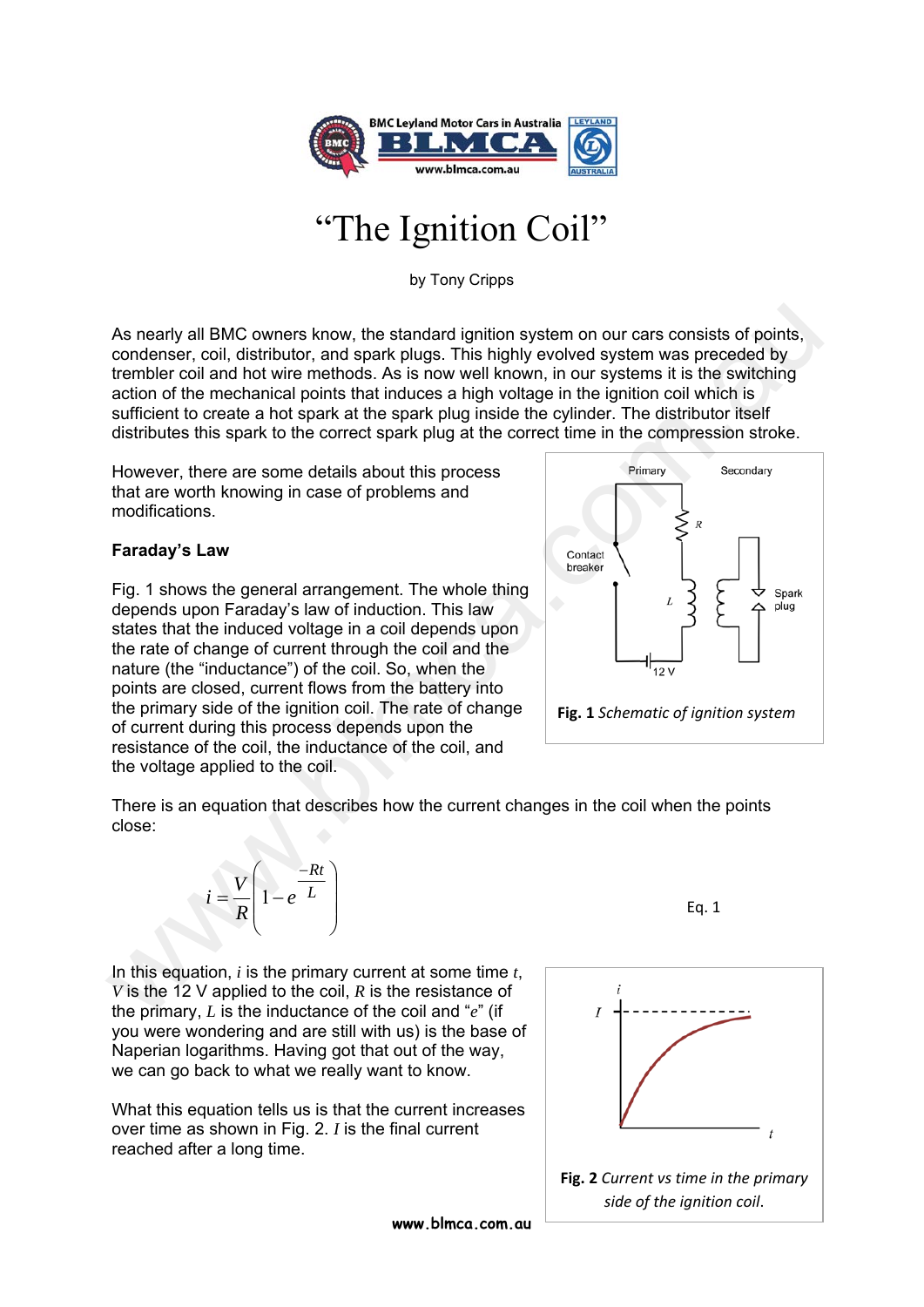The initial rate of increase in current is often called the "time constant". We want the time constant to be fairly short because the points are only closed for a brief time, and if the rate of current increase is too slow, then we will not get a very good build up of current flowing in the primary during the time available that the points are closed. You will see in a moment why this is important. As the rpm of our engine increases, the rate of current rise in the primary has to be even shorter to take into account the even less time that the points remain closed.

So, what determines this *rate* of current rise in the primary? The equation above tells us. By employing a little bit of mathematics, it can be shown that the rate of current increase is:

| $\mathbf{11}$<br>$\frac{\Delta i}{\Delta t} = \frac{V}{L}e^{-\frac{H}{L}t}$ |       |
|-----------------------------------------------------------------------------|-------|
|                                                                             |       |
| $\mathcal{Q}_t = 0$                                                         | Eq. 2 |
| $\frac{\Delta i}{\Delta i} = \frac{V}{\Delta i}$                            |       |
| $\Delta t$                                                                  |       |

*R*

At *t* = 0, we get the initial rate of increase. This says that the initial rate of increase is greater when the inductance of the primary side of the coil is low or the applied voltage is high. Essentially what is happening is that the current in the primary creates a magnetic field (much like an electromagnet). In an ignition coil, when this field *changes* (by virtue of the current increasing or decreasing in the primary side), the changing magnetic field induces a voltage in the secondary coil (much like a transformer does). The problem is that we need a fairly large inductance to generate a high voltage in the secondary because the induced voltage in the secondary is given by: on the standard in the standard in the standard in the standard in the standard in the standard in the standard in the standard in the standard in the standard in the standard Standard Standard Standard Standard Standard

$$
V_{\text{sec}} = L \frac{\Delta i_p}{\Delta t}
$$
 Eq. 3

So, the rate of increase of the primary current is a tradeoff between the coil being made with a low inductance *L* for rapid rise, and a high inductance *L* for a high voltage to be produced at the secondary.

As mentioned above, the second equation tells us that the rate of increase in the primary current depends upon V - the primary side battery voltage (12V). If the battery voltage falls (such as it almost certainly does when the engine is cranked over by the starter motor) the rate of increase in *I* in the primary also falls.

In the third equation, this secondary voltage  $V_{sec}$  is induced when the points close, and again when the points open. However, we only get a spark when the points open because the rate of current increase (or decrease – it is the *change* in current that is important), isn't large enough when the point close to induce a high enough voltage to cause a spark.

One more thing that needs to be known is that when the current in a coil changes, it rises and falls according to the above equations as a result of an induced opposing voltage (which we customarily refer to as an "emf" (for electromotive force). For example, if we have a "charged" coil (steady current flowing), and then turn the current off, the magnetic field around surrounding the coil starts to collapse. This changing magnetic field induces an emf in the coil so as to try to keep the current flowing in the direction it was before it was turned off. That is, a "forward" emf is produced just from the magnetic field created by the initial current. When a coil is first energised, there is a "back" emf produced which tends to oppose the applied voltage (and this is why the current builds up over time and doesn't just appear suddenly as soon as the switch is closed). The magnitude of the forward or back emf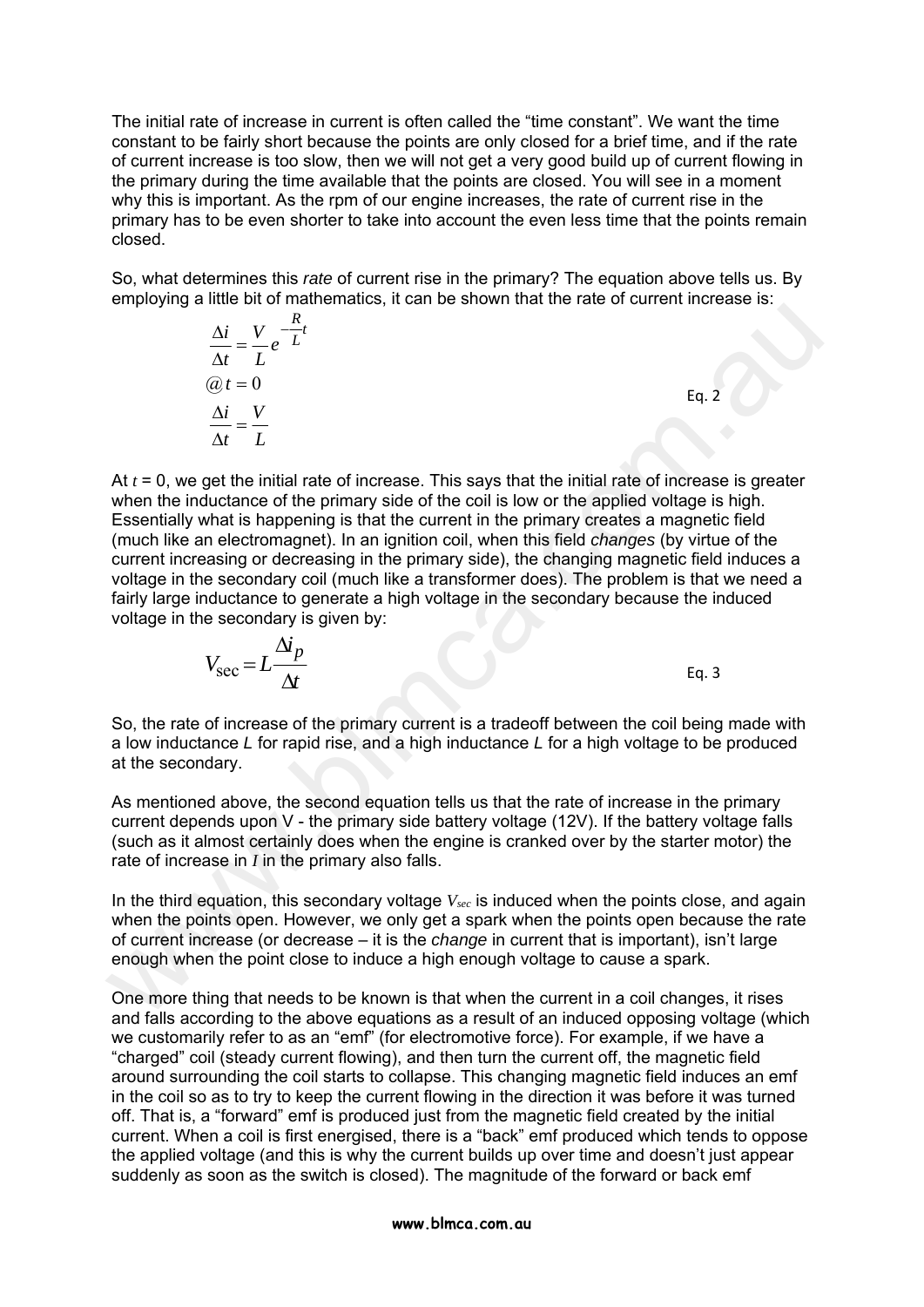depends upon the rate of change of current in the coil. The generation of this forward and back emf is known as Lenz's Law.

So, now that we understand the mathematics involved, let's look in detail what happens in our ignition system.

## **Generating a High Voltage**

When the ignition points close, current flows into the primary side of the coil. The primary, being an inductor, opposes this current via the formation of a "back emf" according to Lenz's law. The magnitude of the back emf depends upon the inductance and the dc resistance of the coil, both of which determine the rate of change of current. The result is that the current flow through the primary starts off at a low value (since the rate of change of current is a maximum as the beginning of the process) and rises to a steady state value which ultimately depends upon the dc resistance of the primary coil. The energy of the primary current becomes stored in the magnetic field of the primary within which the secondary coil is also located as it is wrapped around the primary. A high voltage is generated in the secondary coil at this point, but not sufficient to cross the spark plug gap. The ratio of turns of primary to secondary is of the order of 100, and so for a 12 volt system, the induced secondary voltage at the time the points close is only about 100V. law. The magnitude of the back emf depends upon the inductance and the dc resistance of<br>the coil. both of whold determine the rate of change of current. The result is that the coil<br>thow through the primary starts off at a

When the coil is fully "charged", the rate of change of current is zero and there is a dc current of several amps flowing through the primary. When the engine is running, this condition is momentary due to the dwell angle of the points but may be continuous if the ignition is turned on, the points closed, and the engine stalled. At this point the current is flowing from the SW terminal into the coil and to the CB terminal to earth (assuming "conventional current flow" and a negative earth system).

When the points open, the current is abruptly interrupted. The magnetic field thus changes (collapses), and since a changing magnetic field induces a current in the coil the induced emf tends to want to keep the primary current flowing (Lenz's law again). The rate of change of current is very high (because the points open suddenly, and there is no "resistor" in the circuit as there was when the points closed). This rate of change of current is opposite in sign compared to the rate of change of current when the coil was being charged. That is to say, a falling current rather than a rising current.

When the points were closed, the back emf opposed the 12 V applied to the SW terminal with this opposing emf occurred in a gradually decreasing manner. The presence of the DC resistance of the primary coil causes this gradual change. Because the opening of the points is very sudden, the rate of change of current in the primary is very high. The "forward" emf is of the order of 200 to 300V and appears at the CB terminal of the coil – which is now no longer connected to earth. The forward emf, sometimes called the "kick" voltage, or the "primary kick", is responsible for a far higher voltage generated in the secondary compared to the case when the points were closing.

We would expect such a large kick voltage to result in arcing of the points. This arcing would act as a kind of resistor (current flows through the arc) and would thus decrease the rate of change of current and limit the magnitude of the secondary voltage. The capacitor is charged by the kick voltage, and this takes time. Time enough for the points to separate so that arcing across the points is much reduced. Because of the capacitor stores the energy which would otherwise be wasted at an arc at the points, the primary current is more abruptly terminated resulting in a larger kick and higher secondary voltage.

Initially, the capacitor is charged with the kick voltage, but when the voltage at the CB terminal reduces (as the magnetic field in the primary becomes weaker as it discharged), the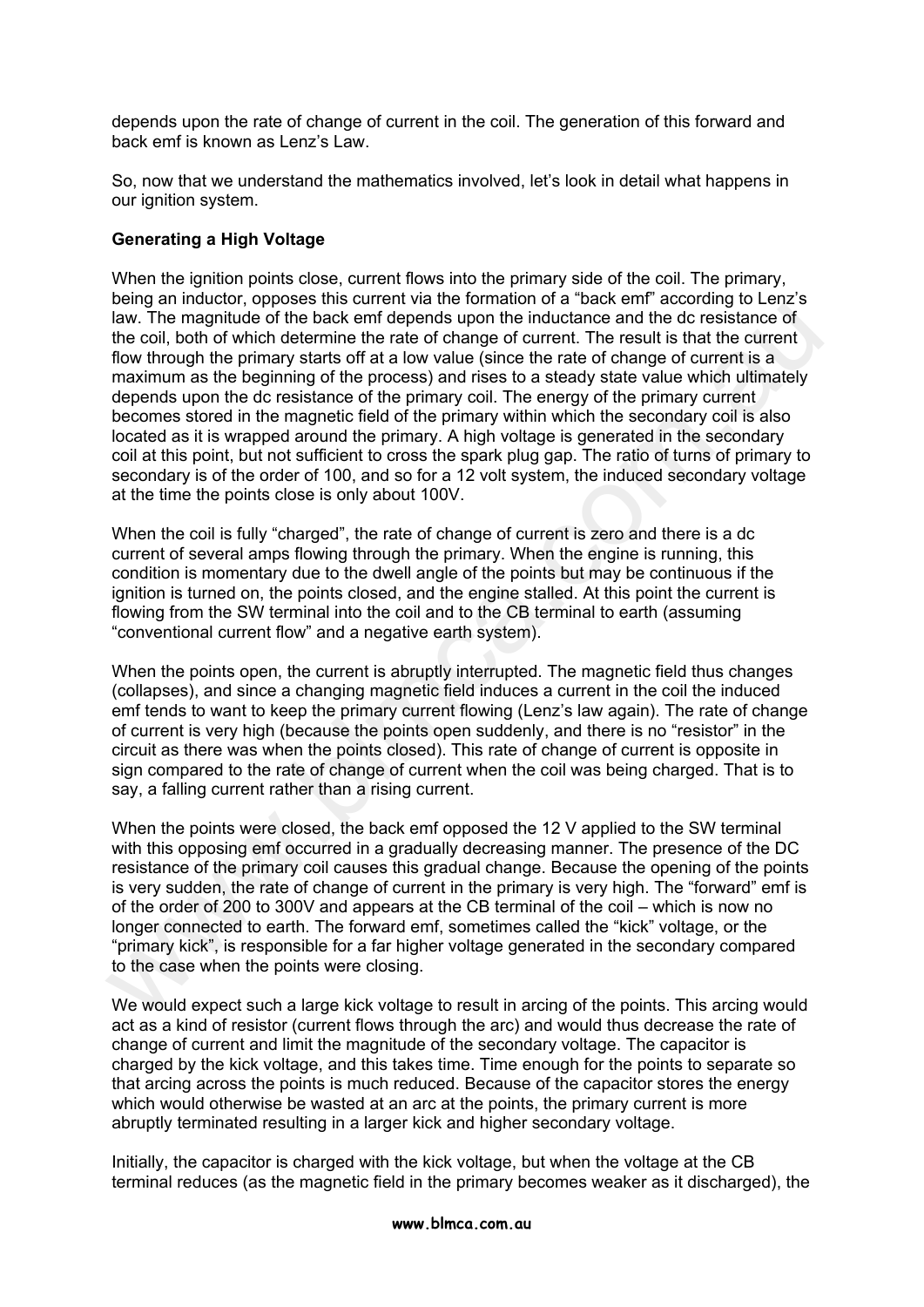capacitor then discharges current back into the primary (reverse direction to that which occurs when the coil is being "charged" by the voltage at the SW terminal), and as a result, there is a back emf opposing this current and the voltage at the CB terminal rises. This back emf dissipates as the capacitor is discharged, and then the coil now with a new magnetic field (of reduced intensity) discharges again. The result is a series of oscillations at the CB terminal of a diminishing nature and the spark (now established) continues until the oscillations are reduced along the "spark line", or "burn line".

As far as igniting the fuel air mixture is concerned, it is the spark at the kick voltage that is the most important. The remaining spark during the spark line does not contribute significantly to combustion of the fuel.

It requires more voltage to initiate a spark at the spark plug than to maintain it since the gases in the spark plug gap have first to be ionised. Once ionised, the gases under dielectric breakdown and the voltage needed to maintain the spark is much reduced. The spark continues until there is no more ionised hydrocarbon gas present to sustain the spark current. The spark at the plug gap continues while the magnetic field diminishes and the oscillations due to the capacitor are reduced. The energy in the magnetic field appears as heat at the discharge at the spark plug gap. After the spark is extinguished, the remaining magnetic field dissipates and the potential at the CB terminal (and thus placed also across the capacitor) thus reduces. When the points finally close, a back emf is produced at the primary SW terminal opposing the battery voltage and the potential at the CB terminal goes negative before slowly rising to zero.

All this occurs over a small fraction of a second but can easily be seen on an oscilloscope. But a warning. An ordinary laboratory oscilloscope is usually not set up to handle hundreds of volts (the kick voltage) even though the coil might be powered by 12V, so you have to use an automotive diagnostic oscilloscope which has the necessary capability to handle this input.



**Fig. 3** Voltage waveform at the CB terminal while engine is running. (a) Negative earth configuration

So, what does this mean for us in our BMC cars?

#### **Ballast Resistor:**

BMC cars (in Australia) were usually not fitted with ballast resistors that are seen on some inferior makes, but it is worth knowing what they are for. The ballast resistor is placed in series with the primary side of the coil. Its resistance changes with temperature (doubling or tripling its resistance from cold to hot). The resistor is often bypassed by the cranking circuit.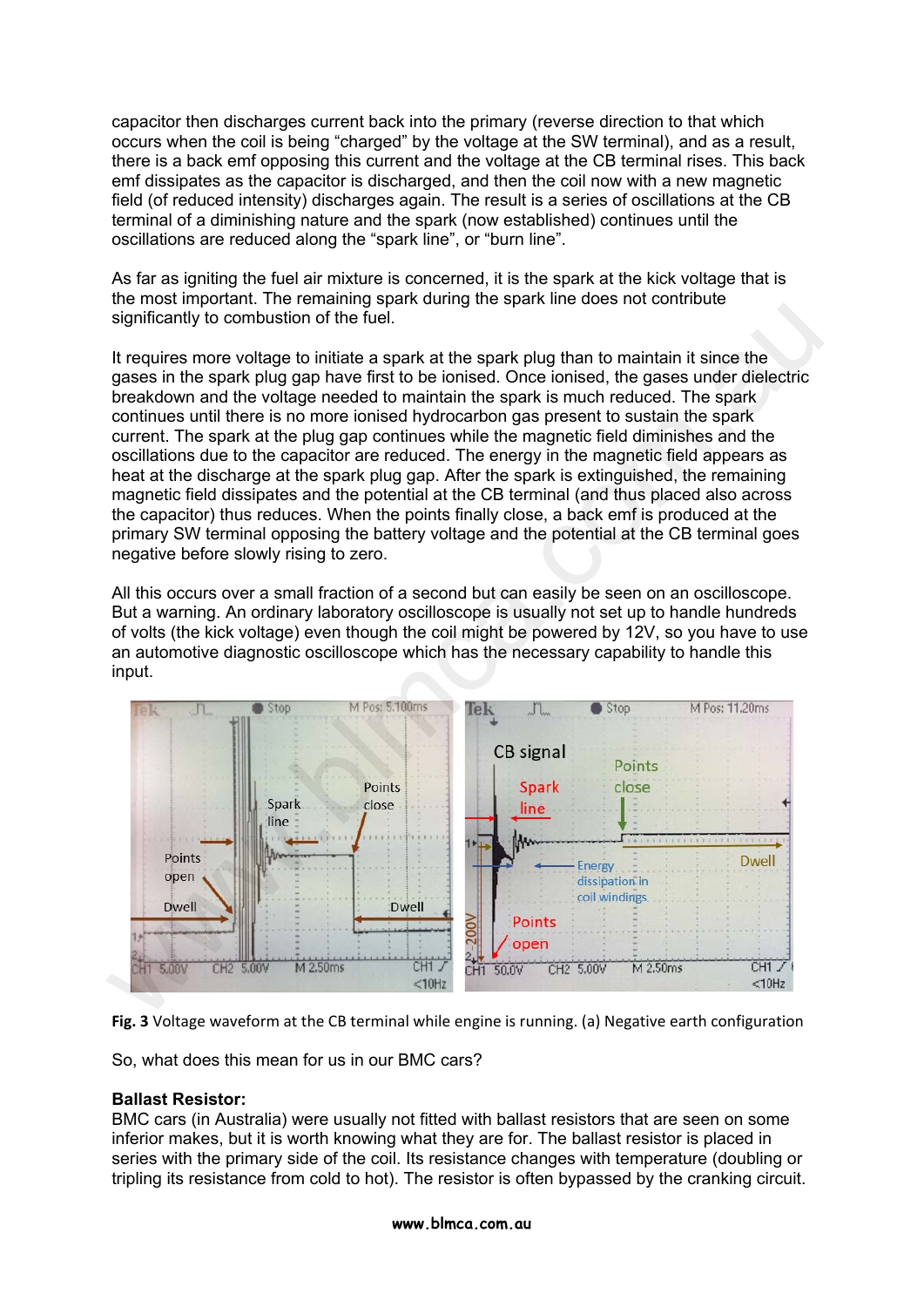What this ballast resistor does is to make the process of ignition more reliable when cranking a cold engine. In this system, the ignition coil is designed to work on about 8 to 10V. When the starter motor is engaged, the battery voltage drops to about 10 V, and so this is applied directly to the coil. The coil is designed to have an acceptable rate of current rise when 10V is applied to its primary. It does this by having a lower primary resistance in its windings. When cranking stops and the engine is running, the primary current (now passing through the ballast resistor) causes the resistor to heat up and become more resistive, and so the 12 V gets lowered to about 10 V or so for the coil. Thus, the ignition coil operates at about 10 V all the time.

If you use a coil designed for a ballast resistor without the resistor, the 12 V battery voltage will be applied directly across the primary winding and it will become very hot, draw a lot of current, and burn out the points in short order.

#### **Condenser:**

The condenser, or capacitor, absorbs the electric shock of the points opening and closing. Without the condenser, the points will burn out from arcing. If arcing occurs, the change in current in the primary will not be so rapid and the production of the required secondary voltage will be impaired – that is, the engine will misfire or just not run at all.

#### **Coil:**

Experiments show that the most efficient spark occurs when the centre electrode is negative in polarity with respect to the engine block. The polarity of the spark depends upon the polarity of the voltage applied to the primary terminals. So, it is important (but not absolutely necessary) that the terminals marked "CB" and "SW" (for contact breaker and ignition switch) are correctly connected.

This applies even for a negative earth car. The centre electrode should be made negative with respect to the chassis. Since the secondary voltage (thousands of volts) is far greater than the vehicle's electrical system (12V), then having the centre electrode more negative than the chassis isn't a problem.

The coil, as some will know, is filled with oil. The process of induction and current flow in both primary and secondary is not 100% efficient. That is, considerable heat is generated in the coil when it is operating. The oil serves to insulate the windings, provide a method of cooling, and also, assists in contributing to the inductance of the device by virtue of its electrical properties (what is called the oil's permittivity). You will find that large power transformers are often immersed in oil for the same reasons.

#### **Contact breaker**

The action of the contact breaker is essential for good running. The contact breaker has to open and close at the right time, and remain closed for a long enough time for current to build up in the primary, open smartly so that a high voltage is induced in the secondary, and all at high speed. Mechanically, this depends on the profile of the cam lobes in the distributor. The shape of this cam is a compromise between good electrical performance and acceptable insensitivity to variations in contact gap caused by mechanical wear and user skill in setting the gap. In short, one must adhere to the manufacturer's dwell angle as closely as possible. If you use a coil designed for a ballast resistor without the resistor, the 12 V battery voltage<br>will be applied directly across the primary winding and it will become very hot, draw a lot of<br>current, and burn out the proi

## **Electronic ignition**

These days, electronic systems are the norm, and many BMC vehicle owners have fitted such systems to their cars. The simplest, and probably the easiest, is to replace the mechanical points and condenser with a solid state transistor switch. This has the advantage of retaining the original exterior appearance of the distributor. An important point when fitting this system is to apply the white heat conduction compound (that should be supplied with the